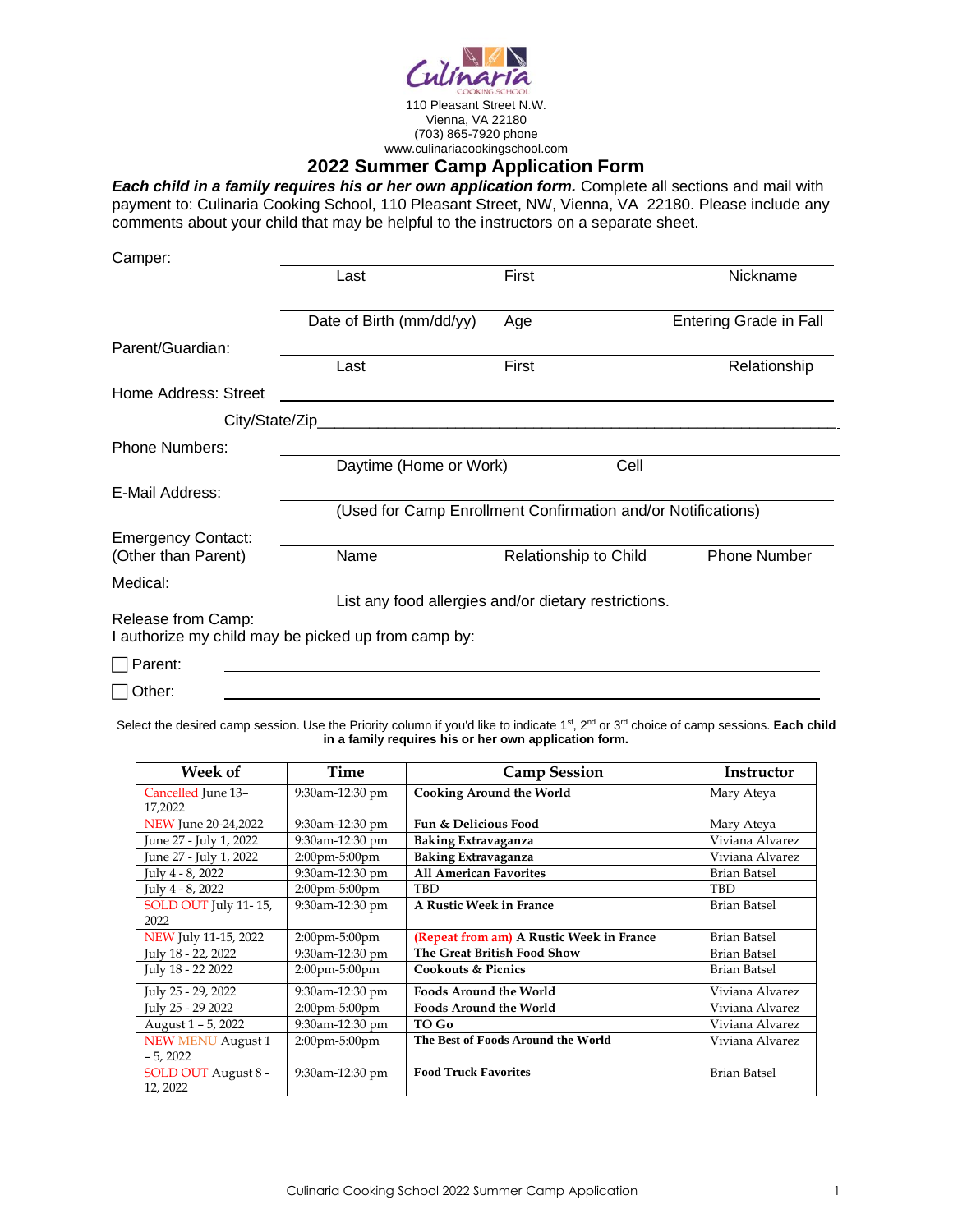

# **2022 Summer Camp Release Form**

| Camper:                                                                                    |                            |       |                      |                |
|--------------------------------------------------------------------------------------------|----------------------------|-------|----------------------|----------------|
|                                                                                            | Last                       | First |                      | Nickname       |
| <b>Shirt Size (Circle One):</b><br>If no shirt size is indicated, Adult M will be ordered. | Adult S (equiv to Child L) |       | <b>Adult M</b>       | <b>Adult L</b> |
| Payment Method: \$500/camper/session                                                       |                            |       |                      |                |
| Payment Amount Enclosed: \$                                                                |                            |       | $\Box$ Check Number: |                |
| $\Box$ Credit Card: (See last page for CC Authorization Form)                              |                            |       | Cash                 |                |

## **Parent Permission**

I understand that my child will be in a commercial kitchen that does not have the same features and safeguards as a home kitchen. He or she will be around high heat elements including ovens and cooktops, and will be taught to use kitchen tools with sharp implements including knives and blenders. I agree that Culinaria Cooking School, its Officers, Administrators, employees and staff are not responsible or liable for accidents, loss, damage, death, delay or expense arising from acts of God, terrorism, wars, strikes, quarantine, weather irregularity, equipment failure, vehicle accidents, government restrictions or regulations, nor is responsible for illness from food or otherwise, detention, assault, theft or criminal activity or annoyance. I agree to release and hold harmless Culinaria Cooking School, its officers, trustees, agents and employees, and agree to indemnify each of them from any and all claims, cost suits, actions, judgments and expenses, upon any damage, loss or injury to my child or damage to my child's property arising out of my child's participation in this activity. The example of the state of initials

### **Cancellation Policy**

I understand that Culinaria may cancel a camp session due to low attendance, and if so I will be notified and offered a full refund or a seat in another session, if available. I understand that if I need to cancel my child's seat, any refund is subject to the cancellation/refund policy that has been outlined. \_\_\_\_\_\_\_ Initials

## **Camper's Code of Conduct**

All campers must follow the code of conduct to ensure a safe and fun learning environment. I acknowledge that I have read and reviewed the camper's code of conduct with my child. Initials

### **Dress Code**

All campers must follow the dress code to ensure a safe learning environment. I acknowledge that I have read and reviewed the dress code with my child. I am aware that my child may be excluded from camp activities if the proper clothing/shoes are not worn. Exclusion from camp activities due to improper attire will not result in a refund of camp fees. Initials

### **Medical Treatment**

I give my permission to the staff at Culinaria Cooking School to administer first aid for minor cuts or burns. In the event of a serious injury, Culinaria will contact emergency medical personnel immediately. I hereby give my permission for transport and treatment at a local hospital. Parents will be notified about all injuries at camp. List any food related allergies or Issues:

Initials

## **Photo Release**

I give permission for my child's image to be used in Culinaria Cooking School publications, video, online pictures including social sites (Facebook, etc.) and possibly in third party publications and media (e.g., local newspapers and television) covering Culinaria Cooking School. **Initials** and initials

By initialing the permissions and releases above, I acknowledge that I have read and agree to each item.

| <b>Parent/Guardian Signature (required)</b> | Date |  |
|---------------------------------------------|------|--|
|                                             |      |  |